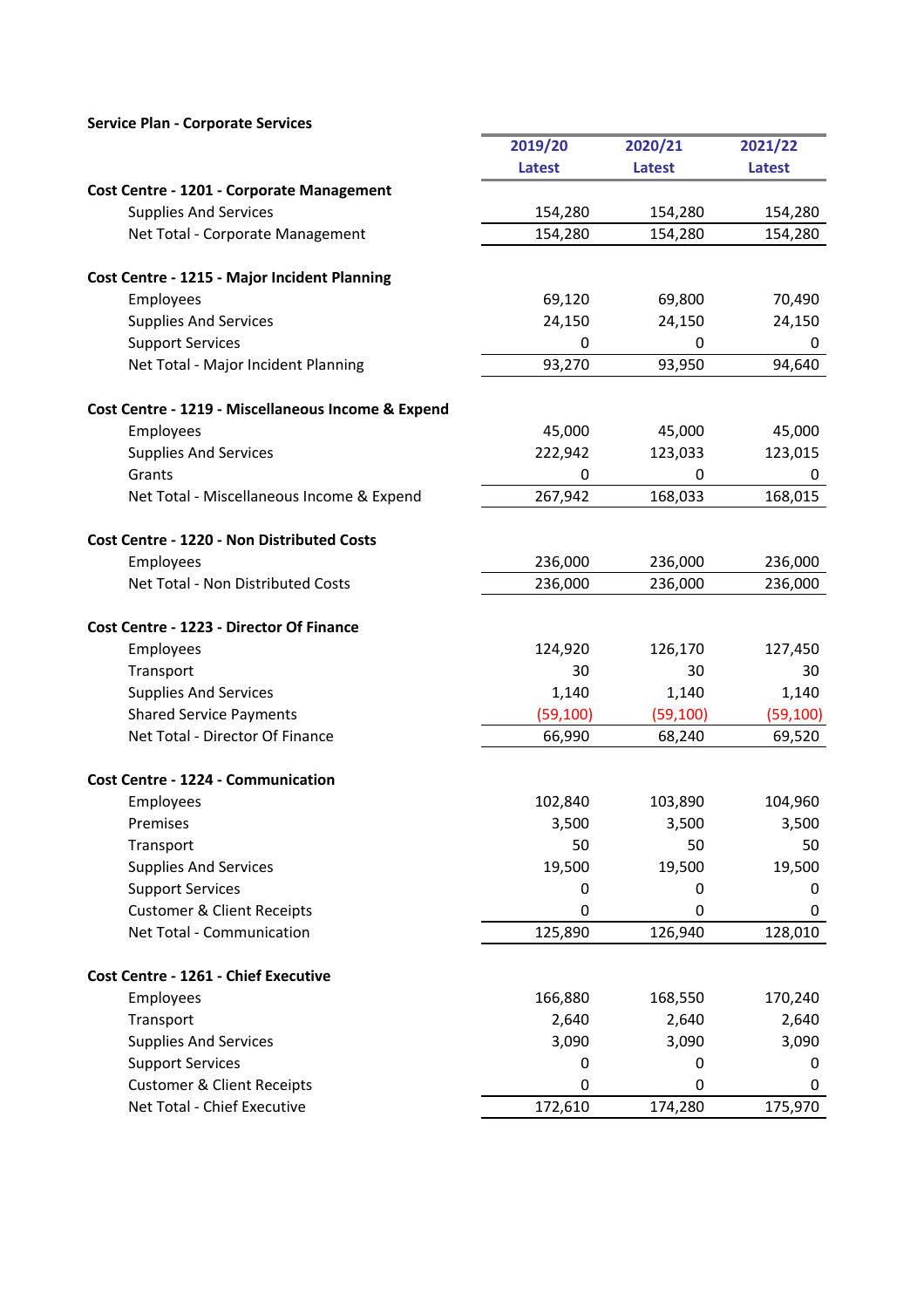|                                               | 2019/20          | 2020/21        | 2021/22        |
|-----------------------------------------------|------------------|----------------|----------------|
|                                               | <b>Latest</b>    | <b>Latest</b>  | <b>Latest</b>  |
| Cost Centre - 3031 - Other Expenditure        |                  |                |                |
| Employees                                     | (120,000)        | (120,000)      | (120,000)      |
| Net Total - Other Expenditure                 | (120,000)        | (120,000)      | (120,000)      |
| Cost Centre - 3241 - Finance Client           |                  |                |                |
| Employees                                     | 138,490          | 141,560        | 144,330        |
| Transport                                     | 5,380            | 5,380          | 5,380          |
| <b>Supplies And Services</b>                  | 0                | 0              | $\mathbf 0$    |
| <b>Customer &amp; Client Receipts</b>         | (64, 460)        | (67, 370)      | (67, 370)      |
| <b>Shared Service Payments</b>                | 0                | 0              | 0              |
| Net Total - Finance Client                    | 79,410           | 79,570         | 82,340         |
| Cost Centre - 3247 - Business App Maintenance |                  |                |                |
| <b>Supplies And Services</b>                  | 193,200          | 193,200        | 193,200        |
| Net Total - Business App Maintenance          | 193,200          | 193,200        | 193,200        |
| Cost Centre - 3248 - ICT Client               |                  |                |                |
| Employees                                     | 56,300           | 58,190         | 60,090         |
| <b>Supplies And Services</b>                  | 172,070          | 68,070         | 68,070         |
| <b>Third Party Payments</b>                   | 458,440          | 458,440        | 458,440        |
| <b>Support Services</b>                       | 0                | 0              | 0              |
| Depreciation & Impairment Loss                | 0                | $\mathbf{0}$   | $\mathbf 0$    |
| Net Total - ICT Client                        | 686,810          | 584,700        | 586,600        |
| Cost Centre - 3249 - Internal Audit Client    |                  |                |                |
| <b>Third Party Payments</b>                   | 71,460           | 71,460         | 71,460         |
| <b>Shared Service Payments</b>                | 0                | 0              | 0              |
| Net Total - Internal Audit Client             | 71,460           | 71,460         | 71,460         |
| Cost Centre - 3252 - Council Tax Client       |                  |                |                |
| Employees                                     | $\mathbf 0$      | $\Omega$       | 0              |
| <b>Customer &amp; Client Receipts</b>         | (186, 140)       | (186, 140)     | (186, 140)     |
| Net Total - Council Tax Client                | (186, 140)       | (186, 140)     | (186, 140)     |
| Cost Centre - 3253 - Benefits Client          |                  |                |                |
| Employees                                     | $\boldsymbol{0}$ | 0              | 0              |
| Transport                                     | $\Omega$         | 0              | 0              |
| <b>Supplies And Services</b>                  | 100,000          | 100,000        | 100,000        |
| <b>Transfer Payments</b>                      | 24,545,130       | 24,545,130     | 24,545,130     |
| Grants                                        | (25, 195, 020)   | (25, 195, 020) | (25, 195, 020) |
| Net Total - Benefits Client                   | (549, 890)       | (549, 890)     | (549, 890)     |

f,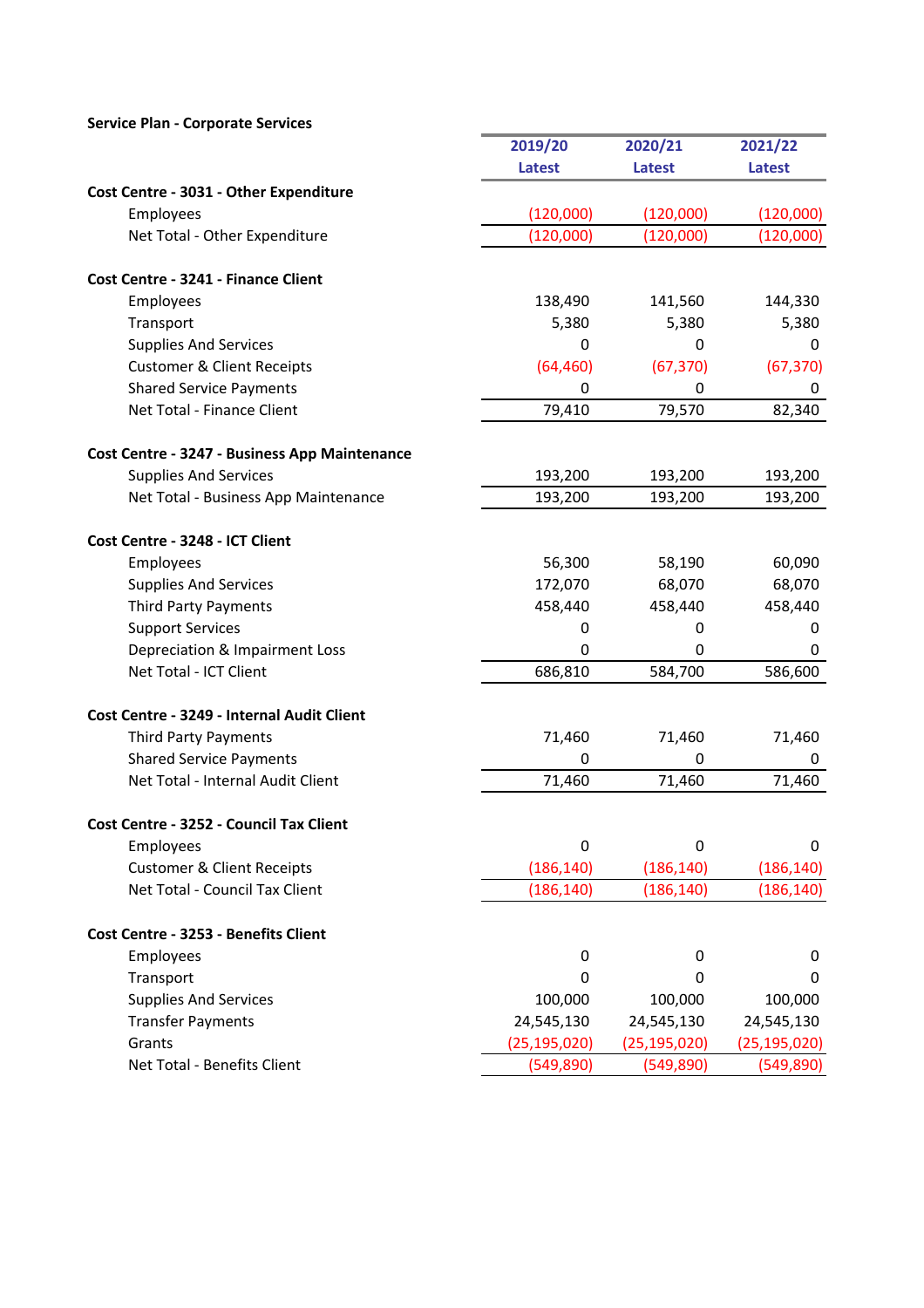|                                                    | 2019/20     | 2020/21   | 2021/22     |
|----------------------------------------------------|-------------|-----------|-------------|
|                                                    | Latest      | Latest    | Latest      |
| Cost Centre - 3256 - NNDR Cost of Collection       |             |           |             |
| Employees                                          | $\mathbf 0$ | 0         | $\mathbf 0$ |
| <b>Supplies And Services</b>                       | 0           | 0         | 0           |
| <b>Customer &amp; Client Receipts</b>              | (7, 910)    | (7, 910)  | (7, 910)    |
| Grants                                             | (99, 180)   | (99, 180) | (99, 180)   |
| Net Total - NNDR Cost of Collection                | (107,090)   | (107,090) | (107,090)   |
| Cost Centre - 3258 - Fraud Client                  |             |           |             |
| Employees                                          | 0           | 0         | 0           |
| Transport                                          | 2,690       | 2,690     | 2,690       |
| <b>Customer &amp; Client Receipts</b>              | (600)       | (600)     | (600)       |
| Grants                                             | (5,000)     | (5,000)   | (5,000)     |
| Net Total - Fraud Client                           | (2,910)     | (2,910)   | (2,910)     |
| Cost Centre - 3262 - Insurances                    |             |           |             |
| Employees                                          | 77,350      | 77,350    | 77,350      |
| Premises                                           | 94,400      | 94,400    | 94,400      |
| Transport                                          | 146,360     | 146,360   | 146,360     |
| <b>Supplies And Services</b>                       | 153,510     | 153,510   | 153,510     |
| <b>Customer &amp; Client Receipts</b>              | (18, 400)   | (18, 400) | (18, 400)   |
| Net Total - Insurances                             | 453,220     | 453,220   | 453,220     |
| Cost Centre - 3266 - Debt Recov Shr Srv Client Acc |             |           |             |
| Employees                                          | $\mathbf 0$ | 0         | $\mathbf 0$ |
| <b>Customer &amp; Client Receipts</b>              | (6, 140)    | (6, 140)  | (6, 140)    |
| Net Total - Debt Recov Shr Srv Client Acc          | (6, 140)    | (6, 140)  | (6, 140)    |
| Cost Centre - 3268 - Benefits DHP                  |             |           |             |
| <b>Transfer Payments</b>                           | 53,130      | 53,130    | 53,130      |
| Grants                                             | (53, 130)   | (53, 130) | (53, 130)   |
| Net Total - Benefits DHP                           | 0           | 0         | 0           |
| Cost Centre - 3269 - Benefits Non HRA              |             |           |             |
| <b>Transfer Payments</b>                           | 30,190      | 30,190    | 30,190      |
| Grants                                             | (29, 170)   | (29, 170) | (29,170)    |
| Net Total - Benefits Non HRA                       | 1,020       | 1,020     | 1,020       |
| Cost Centre - 3271 - HR Client                     |             |           |             |
| Employees                                          | 110,520     | 110,520   | 110,520     |
| <b>Supplies And Services</b>                       | 1,900       | 1,400     | 1,400       |
| <b>Third Party Payments</b>                        | 236,140     | 236,560   | 237,000     |
| <b>Support Services</b>                            | 0           | 0         | 0           |
| <b>Customer &amp; Client Receipts</b>              | (5,000)     | (5,000)   | (5,000)     |
| Net Total - HR Client                              | 343,560     | 343,480   | 343,920     |

 $\overline{\phantom{a}}$